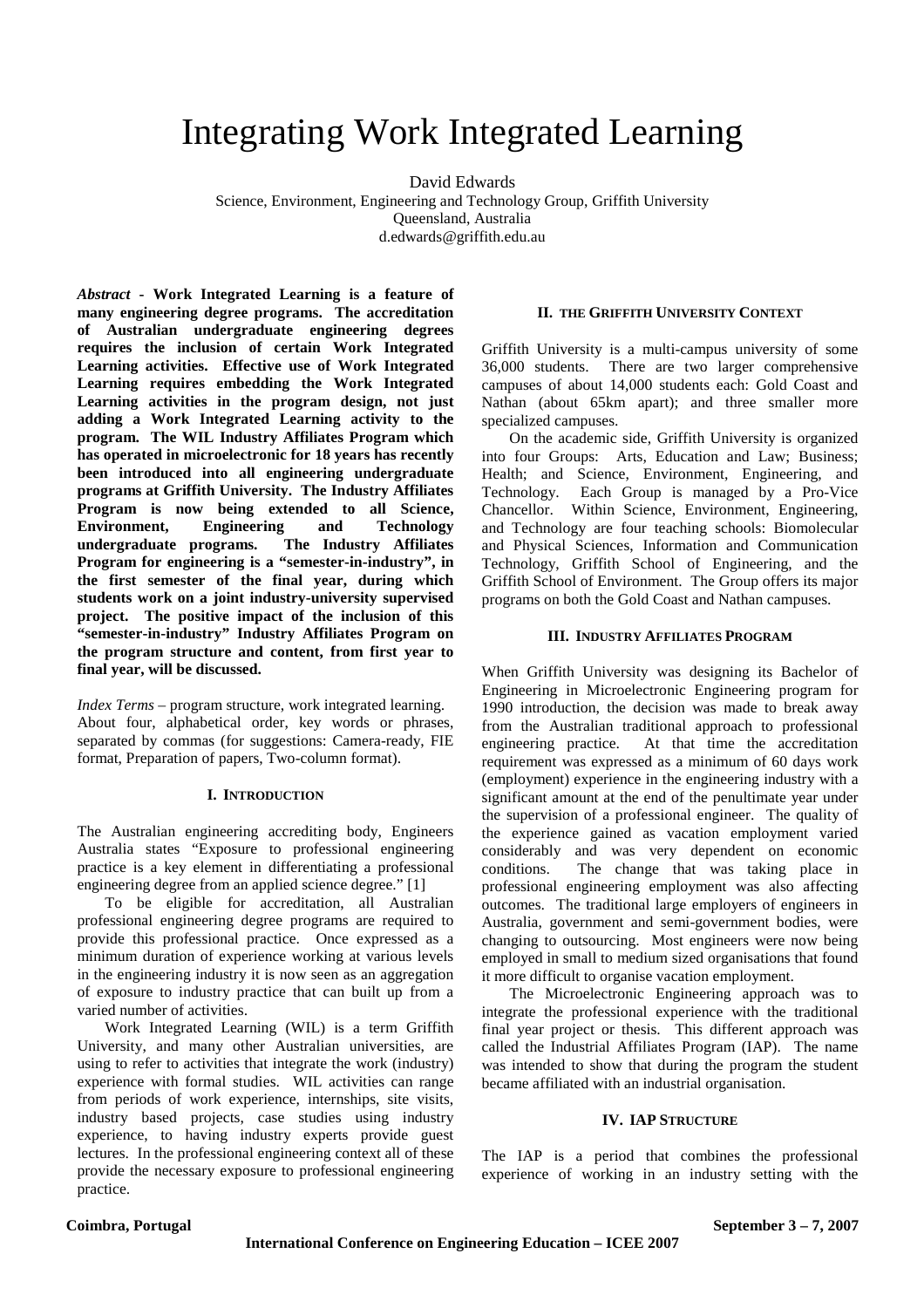academic rigour of investigating and reporting expected with a thesis or dissertation. It has achieved a high level of industry acceptance [2]. The experience embeds the development and practice of many of the generic, or nontechnical skills, that professional practice requires. [3] To allow full concentration on the experience, the IAP takes up a full semester of the student's program. For reasons that will be discussed below, the IAP experience occurs in the first semester (February – June) of the student's final (fourth) year.

 The inclusion of a full-time period in industry in engineering degrees is not a new concept. There are many such programs in existence. However most have the format of a sandwich program in which the period in industry is "sandwiched" between periods of normal university study, with the length of the program being extended by the length of the industry placement. The IAP approach is to include the 15 weeks of full-time industry placement as structured industry/university partnership within the normal academic program. The period of the IAP placement is in addition to the industry experience engineering students are required to gain during university vacations as part of their degree requirements.

 During the IAP the student spends 15 weeks full-time, 5 days a week, in an industry setting working on a project nominated by the industry partner. It should be noted that students are required to attend university on some Mondays during the program to attend and give seminars on progress or meet with their academic supervisor.

 The IAP student receives technical supervision from the industry partner and academic supervision from a university supervisor. At the end of the IAP the industry partner owns the project outcomes while the student also produces an academic thesis on the project which is assessed academically.

 The IAP is a formal University course (subject) under the convenorship of a senior academic staff member. The organisation of the IAP is undertaken by a team of IAP coordinators under the guidance of the IAP Manager. When the IAP program is not actually running, this management team actively seek out IAP positions for the next cohort of students.

| TABLE I      |  |
|--------------|--|
| IAP SCHEDULE |  |

| IAF JUHEDULE |                                                      |  |
|--------------|------------------------------------------------------|--|
| Schedule     | Activity                                             |  |
| October (of  | Student briefing on IAP expectations                 |  |
| year before) | Preparation of CVs                                   |  |
| November     | Project topic list released                          |  |
|              | Student apply for project(s)                         |  |
| December-    | Students interviewed and selected for project        |  |
| January      |                                                      |  |
| February     | Pre-industry workshops                               |  |
|              | Student and industry partner sign IAP agreement.     |  |
|              | Agreement assigns IP for the project to the industry |  |
|              | partner                                              |  |
|              | Student prepares project milestones                  |  |
| $February -$ | IAP experience                                       |  |
| June         |                                                      |  |
|              | Regular monitoring of project plan by industry and   |  |
|              | university                                           |  |
| June         | <b>IAP</b> Expo                                      |  |
|              | Thesis submitted                                     |  |

 The operation of the IAP is cooperatively based around the responsibilities of the three partners: the industry partner, the student, and the university.

The responsibilities of the industry partner include such things as:

- To provide resources for the project
- To provide technical supervision for the student (Industry can contract the provision of some technical advice to university)
- To provide a suitable workplace for the student –it is expected to be similar to that provided for commencing engineers. The student should be integrated into the professional culture of organization.

It is not the responsibility of the industry partner to pay the student.

 The responsibilities of the student include such things as:

- To manage the project
- To meet the dress and attendance standards of the industry partner.

The responsibilities of the university include such things as:

- To select suitable projects
- To help match students to projects
- To provide academic supervision of students including visiting student in industry placement to ensure both industry partner and student are meeting requirements.

# **V. EMPLOYMENT OUTCOMES**

Approximately 50% of IAP students receive a job offer from the organization with which they are placed. It is not an expectation on an industry partner that they will be employing graduates that year. However after what is effectively a fifteen week interview, many do decide to try and find a position for their student.

# **VI. AFFECTS ON STRUCTURE**

## *A. Affect on Microelectronic Engineering Program Structure*

The position of the IAP in the degree program affects the structure of the proceeding semesters. IAP is undertaken by all students, not just the best. It is a formal part of the program and counts one semesters' credit (and carries one semesters' fees) of the four year, 8 semester, Bachelor of Engineering.

To get the best out of IAP students have to be "industry ready" when they undertake the experience. This means IAP should be taken as late in the technical program as possible. The technically ready requirement implies all core discipline studies have been completed.

The IAP experience teaches students to "fly". By successfully performing in industry the students realise just how well they can do. To get the best out of IAP students should undertake the experience as early as possible so they can leverage their success in their future studies.

The solution adopted by Microelectronic Engineering was to place the IAP in the first semester of final year, with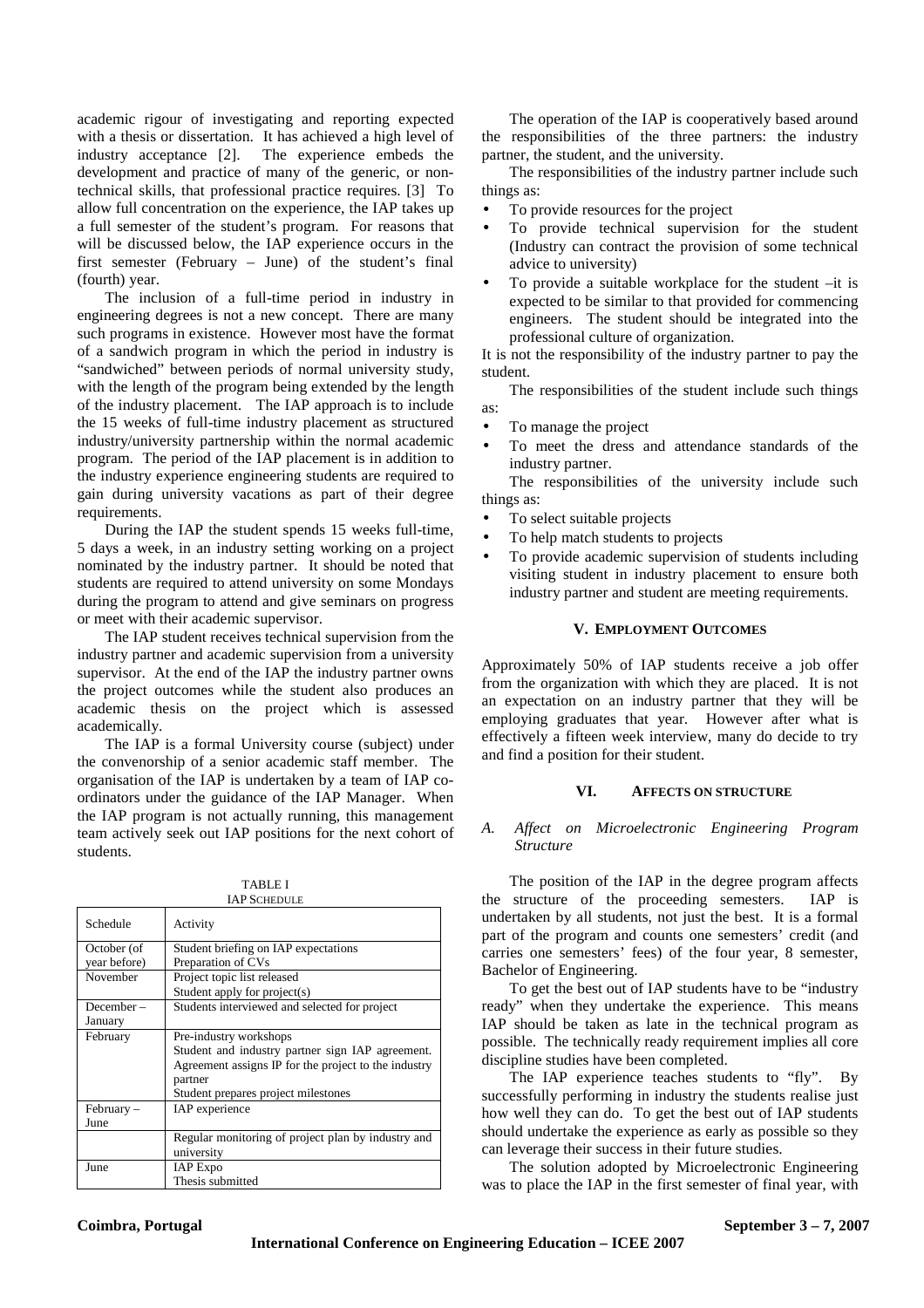the final semester made up of engineering electives. The positioning of IAP at the beginning of final year means that students must be "industry ready", or ready to carry out a professional engineering project, at the end of their third year rather than at the end of their degree (end of  $4<sup>th</sup>$  year) in a more conventionally structured program. Instead of having the usual four years to develop the core discipline (technical) skills, students have only the three years before their IAP experience.

This has a major impact on the program structure. Traditionally, Australian professional engineering degree programs have been built around a common, or almost common, first year. In the first year students learn engineering fundamentals while being exposed to the various engineering disciplines. This allows them to make an informed choice of which discipline to follow. Studies of Australian commencing undergraduate engineering students had shown that approximately 50% have not decided which engineering discipline to pursue. In addition much of the development of generic skills (socials skills, communication skills, management and team work) takes place in the first year. The common first year is then followed by three years of technical skill development capped by a project/design course.

 Within the Microelectronic engineering program, the IAP took over much of the generic skill development and the role of the project/design course. However technical skills normally taught in final year had to be "pushed forward" into third year, etc. This meant that to keep the same level of technical skill development as amore conventionally structured engineering program, some formal technical skill development, which is specialist to Microelectronic engineering, had to move forward into first year. This necessary inclusion of specialist content in first year, means a common first year with other engineering disciplines was no longer possible.

 Another constraint on program structure was that students had to be prepared for IAP in third year. A course in project management and business planning was added to the curriculum.

## *B. Affect on Combined Engineering Program Structure*

When revising and unifying its seven engineering programs for 2007, Griffith University decided to include the IAP in all engineering disciplines. This had a number of impacts on the program structure.

 The IAP takes up a whole semester in the program. Staff from other engineering disciplines initially saw this as a semester out of the "teaching program". In actual practice, the IAP replaces a semester of structured learning with a semester of student centred learning where students learn to great depth in a field of interest. While students will have different individual technical knowledge outcomes, they will all have the essential discipline skills along with highly developed generic skills including excellent project management skills.

 The most significant impact was on the structure of first year as "essential" discipline content was pushed down into the first year. To meet all the program outcome requirements it was no longer practical to offer a common first year. This meant the issue of catering for undecided students would have to be addressed in another way.

 To allow students the opportunity to sample the various engineering options while including core discipline studies in first year has lead to a first structure called phased choice with early specialisation. The phased choice suits the 50% of students still to decide on area of specialisation, while the early specialization suits the other 50% who have already decided. Phased choice occurs with students making an initial choice for first semester between electronic engineering and the other disciplines. They then study three common subjects plus an introductory discipline subject. For second semester they specialize more. At the end of first semester students can change their choice. After second semester they re committed to either electronic engineering or the other disciplines, Those in the "other disciplines" path can backtrack on their choice at the end of second semester.

# *C. Affect on Three Year Program Structure*

Based on the success of the IAP as a WIL program, outcome, the Science, Environment, Engineering and Technology Group of Griffith University has decided to adopt the IAP as the model for formal WIL programs within the Group.

 For 2006 the IAP experience was trialed as an elective in the Bachelor of Information Technology. When looking at the inclusion of IAP in three year programs it was felt that taking a whole semester for IAP was not practicable. The decision was made to go with a "half sized" version of that included in the engineering program. A two day per week IAP program was trialed, with the experience occurring in the first semester of the final (third) year [4].

 The trial revealed that migrating a successful program from one area to another requires a significant upskilling of all the staff involved. Things that were taken for granted in the engineering school had to be made explicit in IT. There were two major staff issues identified from the trial:

- The need for the discipline expert screening potential projects to develop the understanding, gained through experience, of what makes a good IAP project.
- The need to educate staff about expectations of the academic supervisor's role with IAP. Most staff took the role to be the technical guider of the project rather than the academic pastoral care it is meant to be.

 In addition to the staff training needs, there was an obvious need to educate industry as to what makes a good IAP project. Most initial industry projects were more like internships rather than to produce a measurable outcome.

 Another major issue was the industry readiness of the students. A significant part of the IAP is management of the project and it was soon realized that the IT students were not as strong in this area as the engineering students. This issue will be solved in future years by the inclusion of formal project management in a second year course.